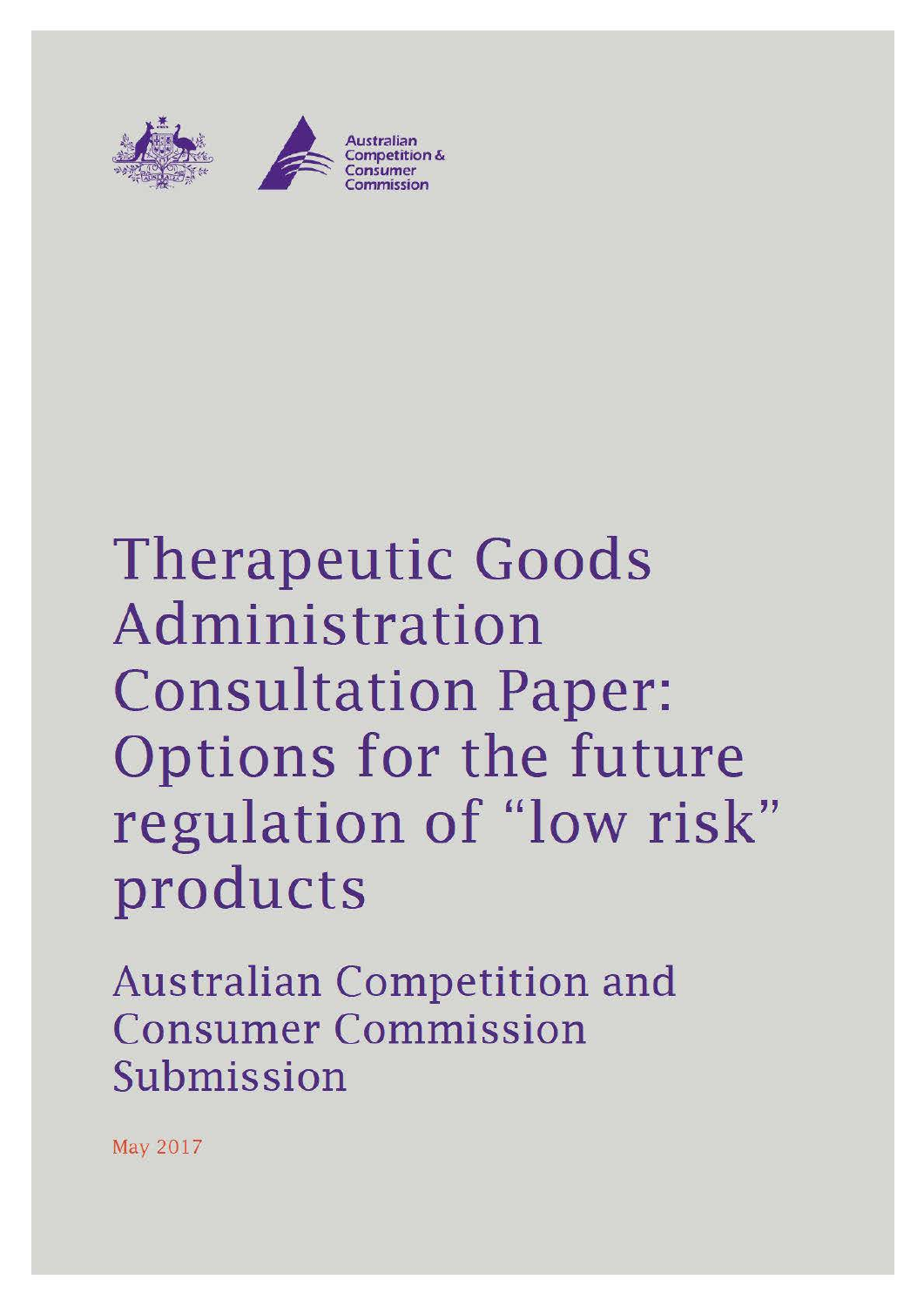# Executive Summary

This submission sets out the ACCC's role in relation to consumer protection and product safety and provides the ACCC's response to the Therapeutic Goods Administration (TGA) consultation paper on options for the future regulation of "low risk" products.

The ACCC notes that of the options proposed throughout the consultation paper, one is full exclusion from the *Therapeutic Goods Act 1989* with the outcome that these products would be regulated solely as consumer goods and "would fall under the auspices of ACCC and not a specialist regulator".

While this is ultimately a matter for government, the ACCC:

- is concerned with expectations raised in the consultation paper; there is a misapprehension the ACCC would be able to provide the same level of regulatory oversight as the TGA does presently
- considers it is not sustainable to remove or reduce a specialist regime and expect the same level of attention and expertise from a generalist regulator, and
- is not in a position to step in where another regulator has resource constraints or makes a different assessment of priorities given our broad consumer and competition remit.

## 1.The role of the ACCC

The Australian Competition and Consumer Commission (ACCC) promotes competition and fair trading in markets to benefit consumers, businesses and the Australian community. Our primary responsibility is to ensure that individuals and businesses comply with the *Competition and Consumer Act 2010* (the CCA) which includes the Australian Consumer Law (the ACL).

The ACCC's role is critical in making markets work by:

- maintaining and promoting competition and remedying market failure by preventing anticompetitive mergers, stopping cartels and intervening when misuse of market power is identified
- protecting the interests and safety of consumers and supporting a fair marketplace by addressing misleading behaviour, removing unsafe goods and tackling unconscionable dealings
- driving efficient infrastructure through industry-specific regulation and access regimes.

In relation to consumer protection, the ACCC's role is twofold – we seek to ensure consumers can confidently participate in markets and consumer goods are safe.

#### **Our role in relation to consumer protection**

To ensure that consumers can confidently participate in markets, the ACCC administers and enforces both the general and specific protections of the ACL so that businesses trade fairly and do not mislead consumers. This includes enforcing the general protections of misleading or deceptive conduct and unconscionable conduct, and specific protections of false or misleading representations and unfair contract terms.

In addition, the ACCC administers ACL rights and remedies relating to consumer guarantees (e.g. rights to a refund, repair or replacement where a good fails to meet a statutory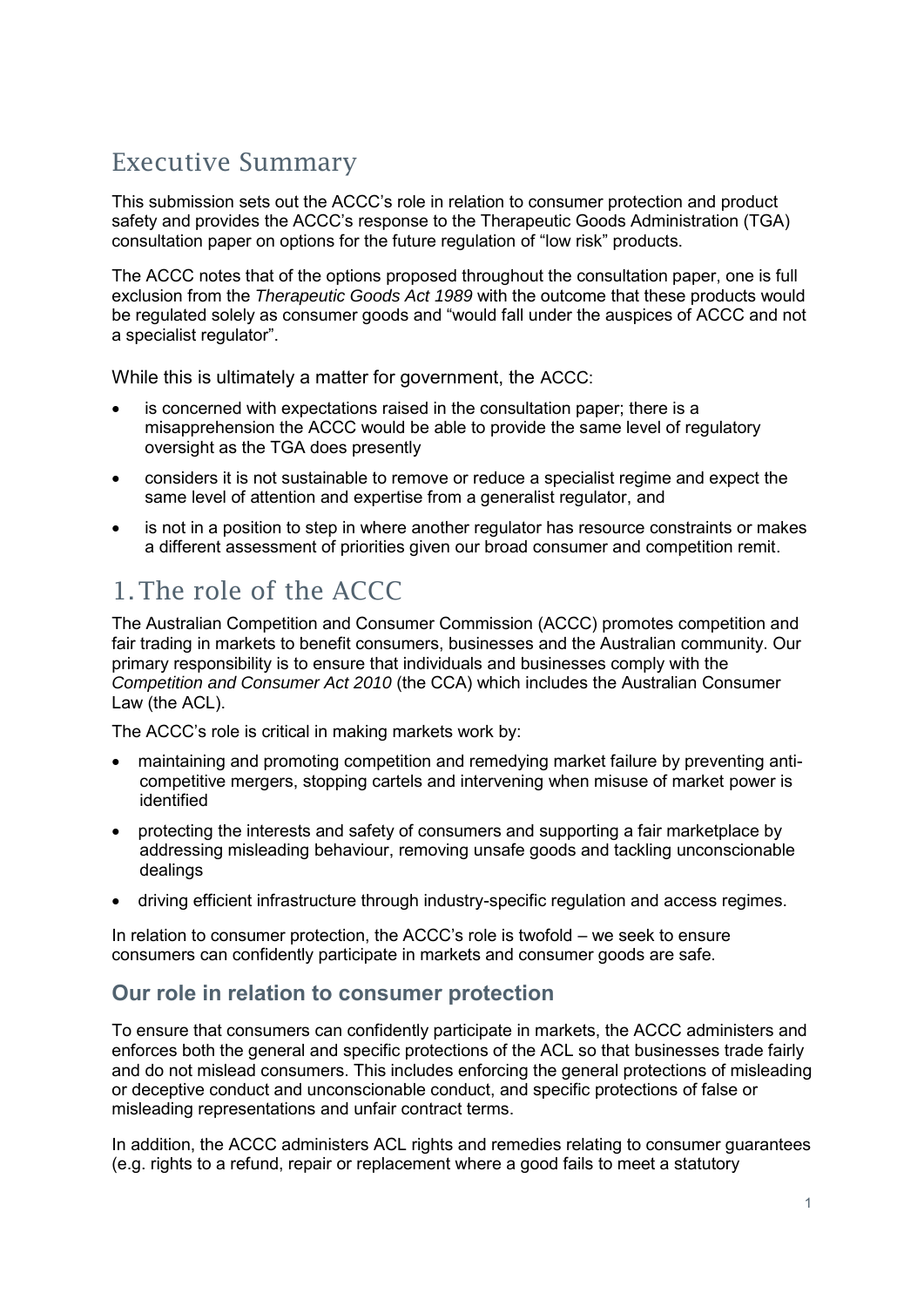guarantee), and unsolicited consumer agreements (e.g. protections where a consumer enters an agreement with a door-to-door seller or telemarketer, including disclosure requirements for traders and cooling off rights for consumers).

The ACCC also undertakes compliance and education programs with consumers and businesses in relation to their rights and responsibilities under the ACL.

#### **Whole of economy regulation**

The ACCC is a whole of economy regulator, applying the consumer protection provisions in the ACL to address systemic and economy-wide problems. As a whole of economy regulator, we are responsible for all sectors of the Australian economy, ranging from agriculture to telecommunications, from construction to retail. While many of these sectors also have specialist regulators, the ACCC's role across the economy is focused on ensuring compliance with the ACL.

The breadth of the ACCC role means we receive over 250 000 contacts each year ranging from consumer complaints about false advertising, small business complaints about misuse of market power and community reports of unsafe products, injuries or illnesses. However, the ACCC only has capacity to deliver approximately 30 cases in court each year across all the obligations provided for by the CCA (including competition law, regulated infrastructure and industry codes) and the ACL.

To decide where to allocate our finite resources most effectively, the ACCC takes a riskbased approach to enforcement, compliance and education, allocating resources to the issues of greatest risk of consumer detriment. Our Compliance and Enforcement Policy<sup>1</sup> is used to prioritise matters and select the most appropriate response. We prioritise matters based on:

- a series of priority factors (indicators of matters that will, or have the potential to, result in widespread consumer detriment and therefore we will prioritise them whether or not the conduct occurs in a priority area) and
- a series of priority areas (areas of the economy in which we are taking a more detailed interest). These priority areas are reconsidered annually.

#### **Our role in relation to consumer product safety**

The ACCC's role in relation to consumer product safety is to identify unsafe or potentially unsafe consumer goods and product-related services, prevent or stop their supply and remove them from the market.

The scope of the ACL is that of all 'consumer goods', being those goods that are intended to be used, or of a kind likely to be used, for "personal, domestic or household use".<sup>2</sup>

There are over 15 000 types of products available in Australia, with the ACCC responsible for a number of classes of goods including toys, clothing, furniture, novelties, gardening equipment, phones and cameras to name just a few.

We focus on identifying and addressing safety hazards in consumer goods using an intelligence-led approach to assess current and emerging safety risks. To do this we review a range of data sources to identify issues that may present a safety concern, including

-

<sup>&</sup>lt;sup>1</sup> See ACCC (2017) Compliance and Enforcement Policy, available at: https://www.accc.gov.au/publications/compliance-andenforcement-policy.

 $2$  ACL section 2(1).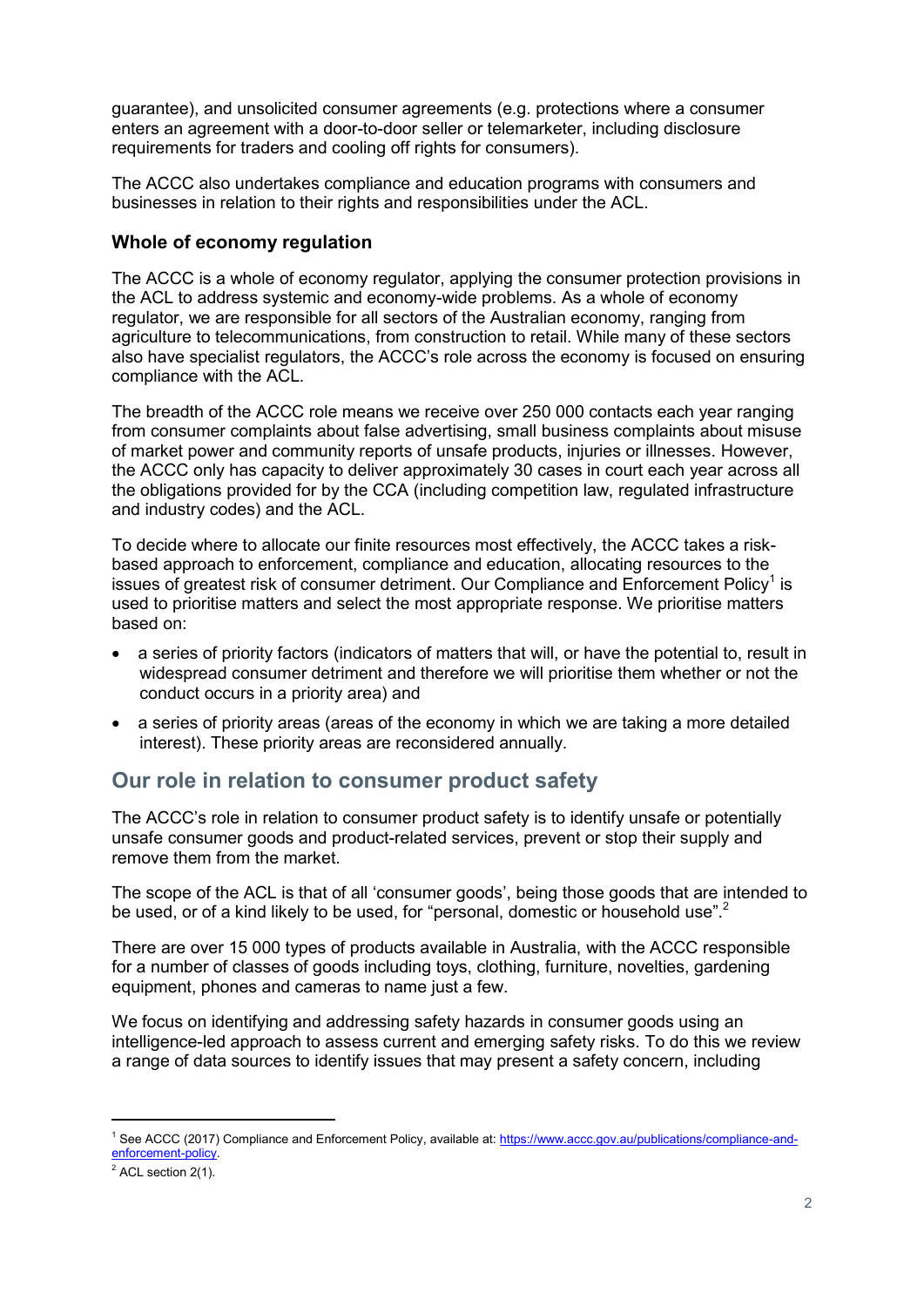mandatory reports of serious illness, injury or death, recalls that have taken place internationally, and information received from the community.

We act on safety risks by advising the Commonwealth Minister responsible for product safety to:

- issue safety warning notices
- ban products (either on an interim or permanent basis)
- impose mandatory safety standards or mandatory information standards, and
- issue compulsory recall notices that require suppliers to recall a product.

These interventions are triggered under the ACL where a consumer good causes 'serious injury or illness' through 'use or foreseeable misuse'. Use and misuse are not defined, but can include both the intended and unintended operation of a product.<sup>3</sup>

Serious injury or illness is defined as an acute physical injury or illness that requires medical or surgical treatment by, or under the supervision of, a medical practitioner or a nurse (whether or not in a hospital, clinic or similar place). $4$ 

Some of the more common serious injuries and illnesses that fall within the ACCC's remit include laceration, crushing injuries and amputations, ingestions, suffocation and strangulation, eye injuries and concussions.

The breadth of the ACCC's role in relation to consumer goods means that we must prioritise our regulatory interventions based on accepted hazard identification and risk assessment principles. We assess hazards based on the severity of the injury, the probability of the hazard occurring, the potential for consumers to recognise and act to avoid the hazard, and the availability of the product in the market.

In considering potential responses to consumer product hazards the ACCC has regard to government expectations that we not duplicate regulatory oversight. In 2015-16, the ACCC received 3 294 mandatory reports from suppliers. Of these 1 476 were assessed by the ACCC and 1 818 were referred to other regulators. The ACCC also received 671 recall notifications from suppliers, 315 of these were monitored by the ACCC, and 356 were referred to other specialist regulators.

## 2.The future of "low risk" products

The consultation paper puts forward proposed options for the future regulation of "low risk" products. This follows recommendations of the Expert Review of Medicines and Medical Devices and Regulation to review the range of products currently regulated by the TGA, with a view to these products being regulated under other regulatory frameworks, without undermining public health and safety (Recommendations 14, 23 and 48).

The consultation paper seeks feedback on a number of reform options including an option for the Minister, by legislative instrument, to declare certain "low risk" products are 'excluded goods' and therefore fall outside the TGA's regulatory framework. The consultation paper suggests the outcome from such a step is that these products would be regulated solely as consumer goods and "would fall under the auspices of ACCC and not a specialist regulator".

The ACCC is concerned that, by the TGA undertaking a process whereby the Minister would declare certain regulated products as "low risk" and excluding them from the TGA's

-

<sup>&</sup>lt;sup>3</sup> See for example, ACL section 122 and ACCC (December 2015) Product Safety Recall Guidelines, page 6, available at: https://www.productsafety.gov.au/publication/consumer-product-safety-recall-guidelines

<sup>&</sup>lt;sup>4</sup> ACL section 2(1).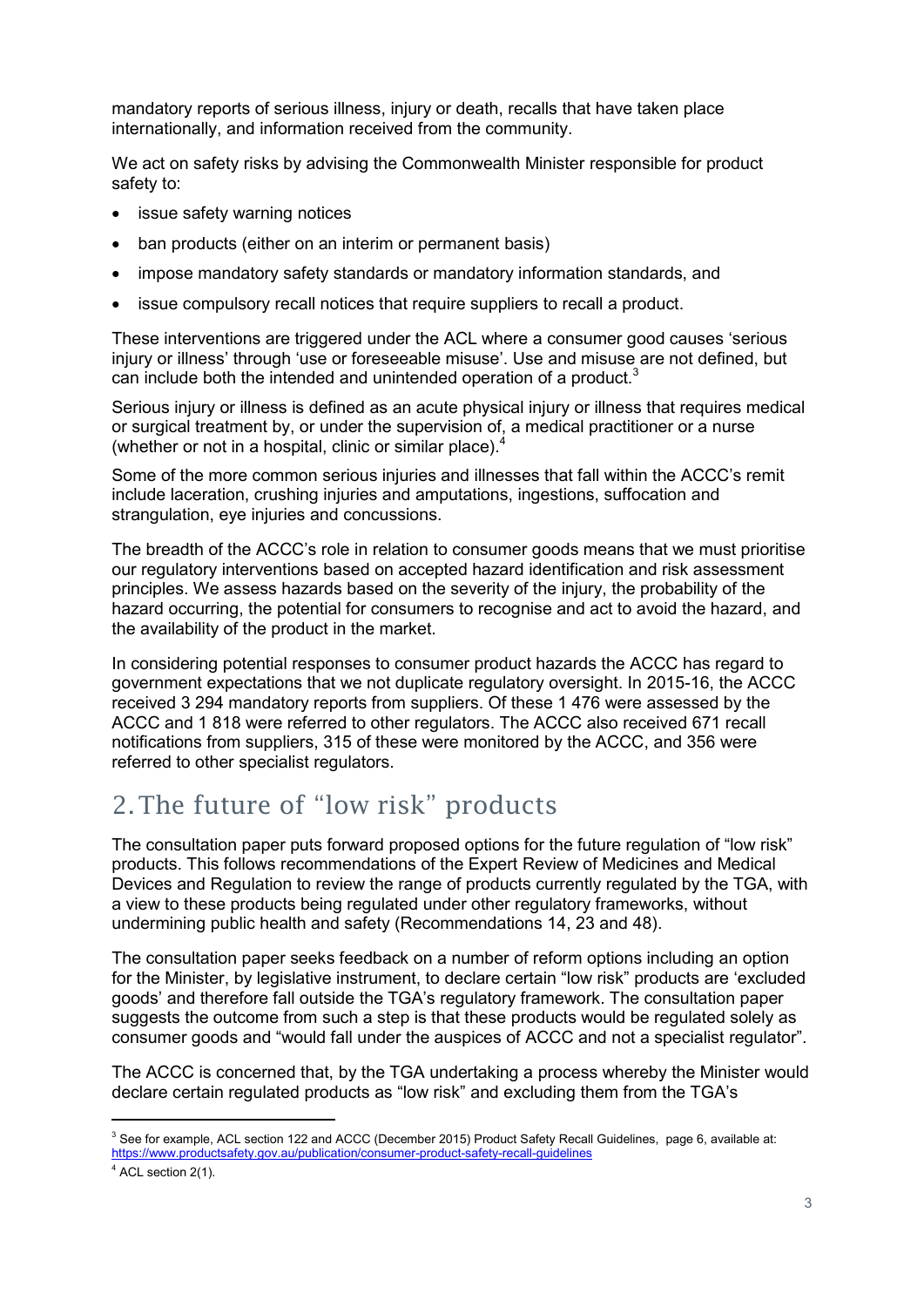regulatory framework, there is an expectation that the ACCC would be able to provide the same level of regulatory oversight. This expectation is evident in the consultation paper. In particular, the ACCC is concerned that a regulatory gap may emerge for the following "low risk" products if they are excluded from the TGA – ear candles, nappy rash cream, antiperspirants, hard surface disinfectants, sunscreens, tampons and menstrual cups, vitamins and minerals, aromatherapy and homoeopathic products. This gap could emerge if there is significant innovation in product constituents, constituent concentration or manufacturing methods that are not controlled through standards or have not previously been subject to a risk assessment. Further details on these products are provided at **Appendix A**.

While the ACCC is an effective regulator with a broad remit, it is unable to increase activity in areas vacated (in whole or in part) by other regulators. The ACCC cannot replicate the focus and expertise that a specialist regulator like the TGA delivers. If the TGA dilutes or removes their specialist regulator capacity, the ACCC will be unable to deliver consumer protection for these therapeutic goods in the same way.

Parliament has identified enhanced public risk or the need for particular expertise and established specialist regulators such as the TGA. It is not sustainable to remove or reduce this specialist regime and expect the same level of attention and expertise from a generalist regulator. While the ACCC can and does provide strategic interventions in important matters involving therapeutic goods, it is not a substitute for a specialist regulator such as the TGA. For example, medicines and medical devices, whether low or high risk, require expertise and ongoing risk assessments that the ACCC is not able to provide.

Further, as stated in our submission to the Productivity Commission Study on Consumer Law Enforcement and Administration, the ACCC is not in a position to step in where another regulator has resource constraints or makes a different assessment of priorities given the ACCC's broad remit of national competition and consumer matters. The ACL Review Final Report also recently found that Australia's product safety system is weighted towards reactive post-market controls such as banning or recalling products following an injury, illness or death, with pre-market controls limited to mandatory safety standards or information standards.<sup>5</sup>

The TGA's regulatory framework, on the other hand, has both pre and post-market controls. A number of the "low risk" products listed in the consultation paper currently have a level of information asymmetry and market failure corrected by the TGA's pre-market controls. While the ACCC could address these by investigating misleading claims, if they met priorities, this action relies on consumers identifying a problem with product labelling. However, of course, a consumer may not be aware if a sunscreen or nappy rash cream is making an accurate claim about the efficacy of an active ingredient whereas the TGA may be well placed to do so.

The ACL Review Final Report also found that the ACL, unlike a number of international jurisdictions (including those listed in Appendix 2 of the consultation paper), does not place a clear onus on suppliers to ensure the safety of their products before they enter the market in the form of a general safety provision.<sup>6</sup> Therefore, caution should be drawn when making comparisons between the Australian regime and international regimes, particularly with those jurisdictions that have a general safety provision.

In addition, the legislative triggers for ACCC intervention of 'serious injury or illness' and 'use or foreseeable misuse' mean that incidents that are currently reported to the TGA as 'adverse events' may subsequently be under-reported and under-assessed. For example, a

-

<sup>&</sup>lt;sup>5</sup> Consumer Affairs Australian and New Zealand (2017) ACL Review Final Report, page 33 - 47.  $<sup>6</sup>$  Ibid.</sup>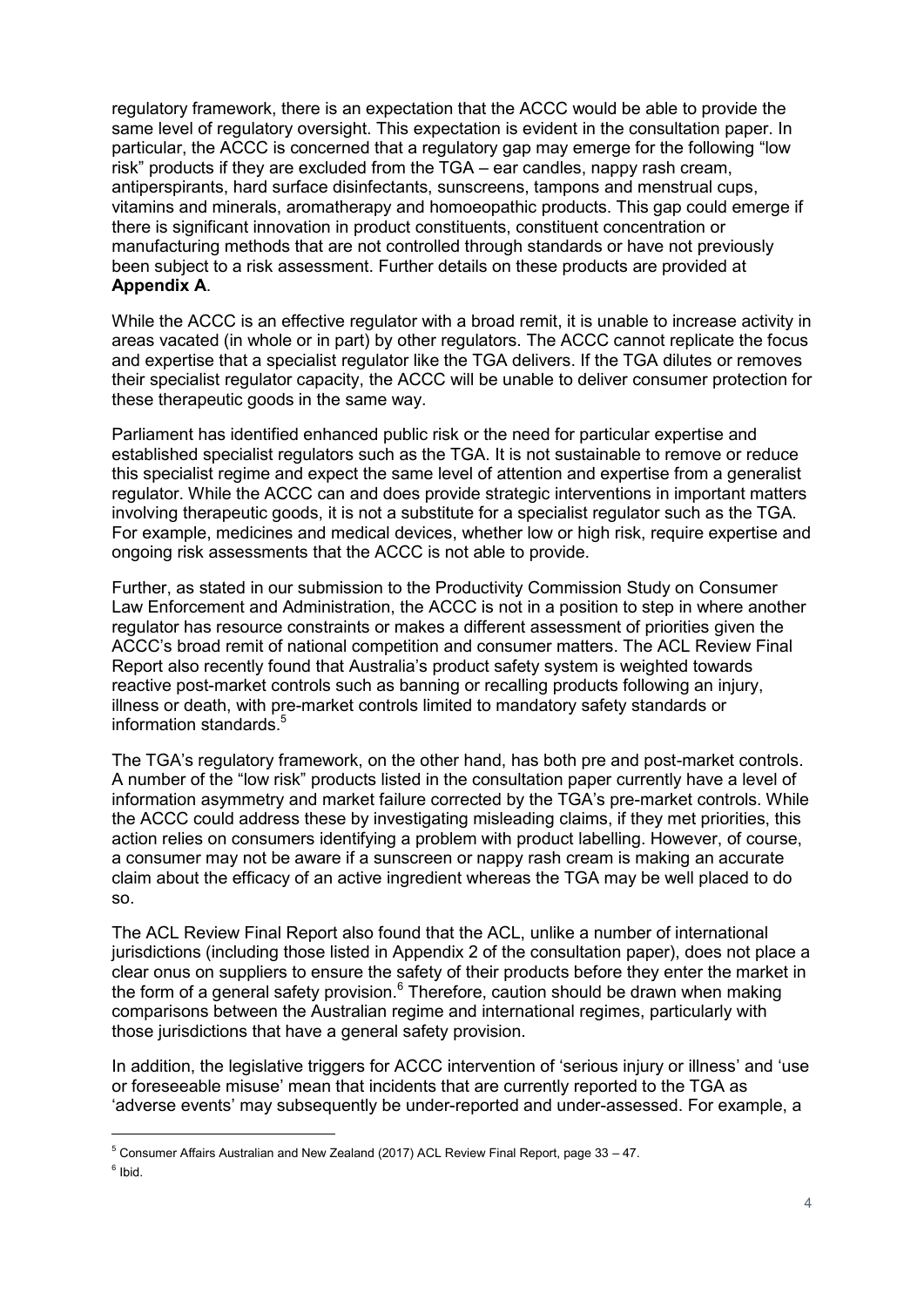reaction to a nappy rash cream would likely fall within the TGA's legislative trigger of 'adverse event', but would unlikely amount to a 'serious injury or illness' under the ACL. As such, the ACCC would be unable to use the product safety provisions to address risks which do not reach its threshold but may still be posed by the nappy rash cream.

While the "low risk" products listed in the consultation may be considered on the lower end of the risk spectrum under the TGA framework, by reference to certain high risk medicine and devices, the ACL's consumer product safety regime is unlikely to offer the same level of regulation for these goods. Therefore, these products may potentially pose a higher risk to consumers where regulatory oversight is reduced or a regulatory gap occurs. This gap may grow as products and ingredients change over time.